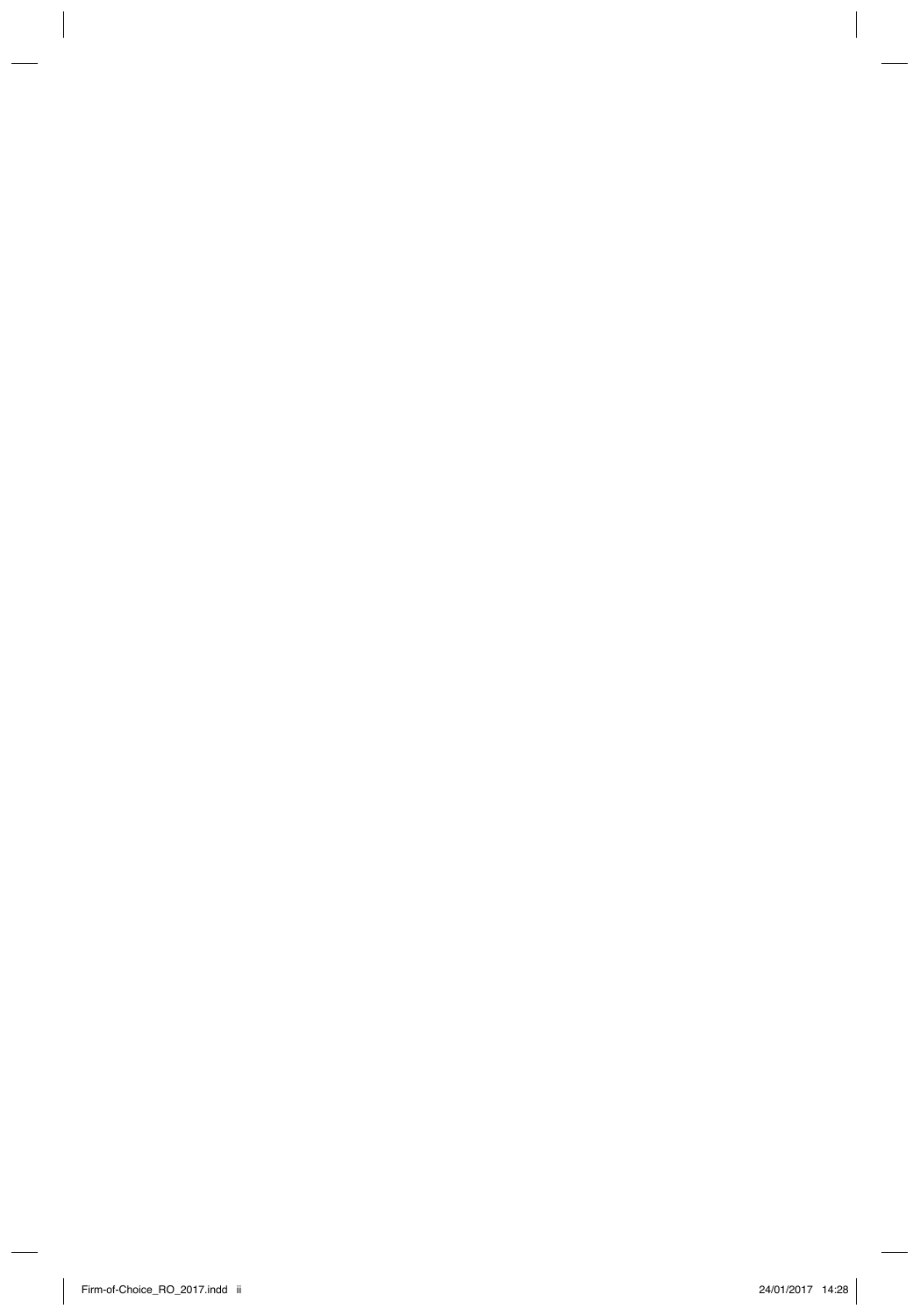## **Dedication**

### **Bruce W. Marcus (1925–2014)**

A pioneer in the field of professional services marketing, friend and mentor

### **Jack Gabarro**

Friend, colleague, and mentor, without whom this book could never have been written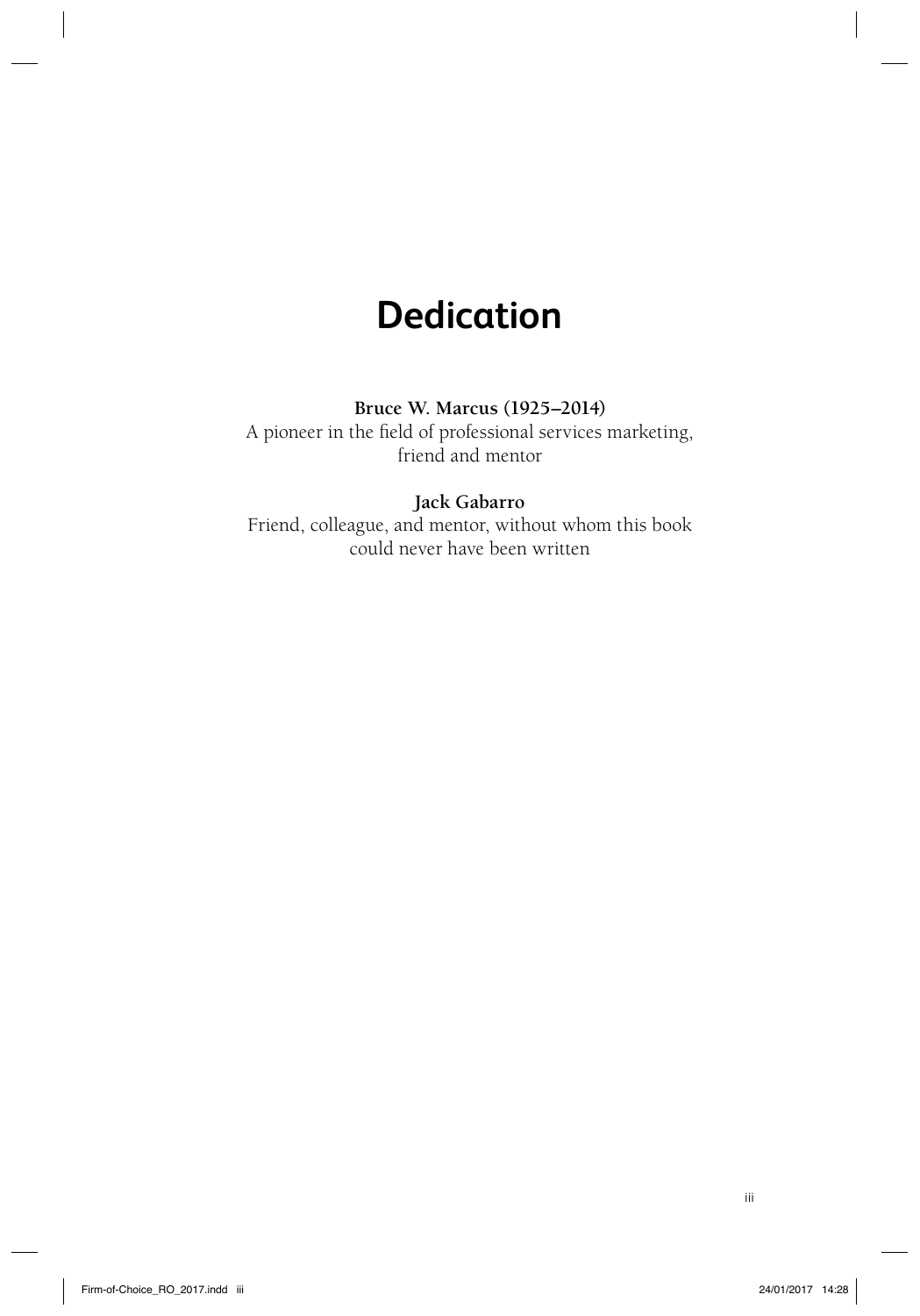**Head of events and books** Leah Darbyshire

**Commissioning editor** Laura Slater

**Editorial assistant** Edward Bowes

Published by ARK Group:

UK, Europe and Asia office 6–14 Underwood Street London, N1 7JQ United Kingdom Tel: +44(0) 207 566 5792 publishing@ark-group.com

North America office 4408 N. Rockwood Drive, Suite 150 Peoria IL 61614 United States Tel: +1 (309) 495 2853 publishingna@ark-group.com

www.ark-group.com

Layout by Susie Bell, www.f-12.co.uk

Printed by Canon (UK) Ltd, Cockshot Hill, Reigate, RH2 8BF, United Kingdom

ISBN: 978-1-78358-272-3

A catalogue record for this book is available from the British Library

© 2017 ARK Group

All rights reserved. No part of this publication may be reproduced or transmitted in any form or by any means, except in accordance with the provisions of the Copyright, Designs and Patents Act 1988 or under terms of a licence issued by the Copyright Licencing Agency in respect of photocopying and/or reprographic reproduction. Application for permission for other use of copyright material, including permission to reproduce extracts in other published works, should be made in writing to the publishers. Full acknowledgement of author, publisher, and source must be given.

#### DISCI AIMER

This publication is intended as a general guide only. The information and opinions it contains are not intended to provide legal advice. The publishers bear no responsibility for any errors or omissions contained herein.

ARK Group is a division of Wilmington plc. The company is registered in England & Wales with company number 2931372 GB

Registered office: 6-14 Underwood Street, London N1 7JO. VAT Number: GB 899 3725 51.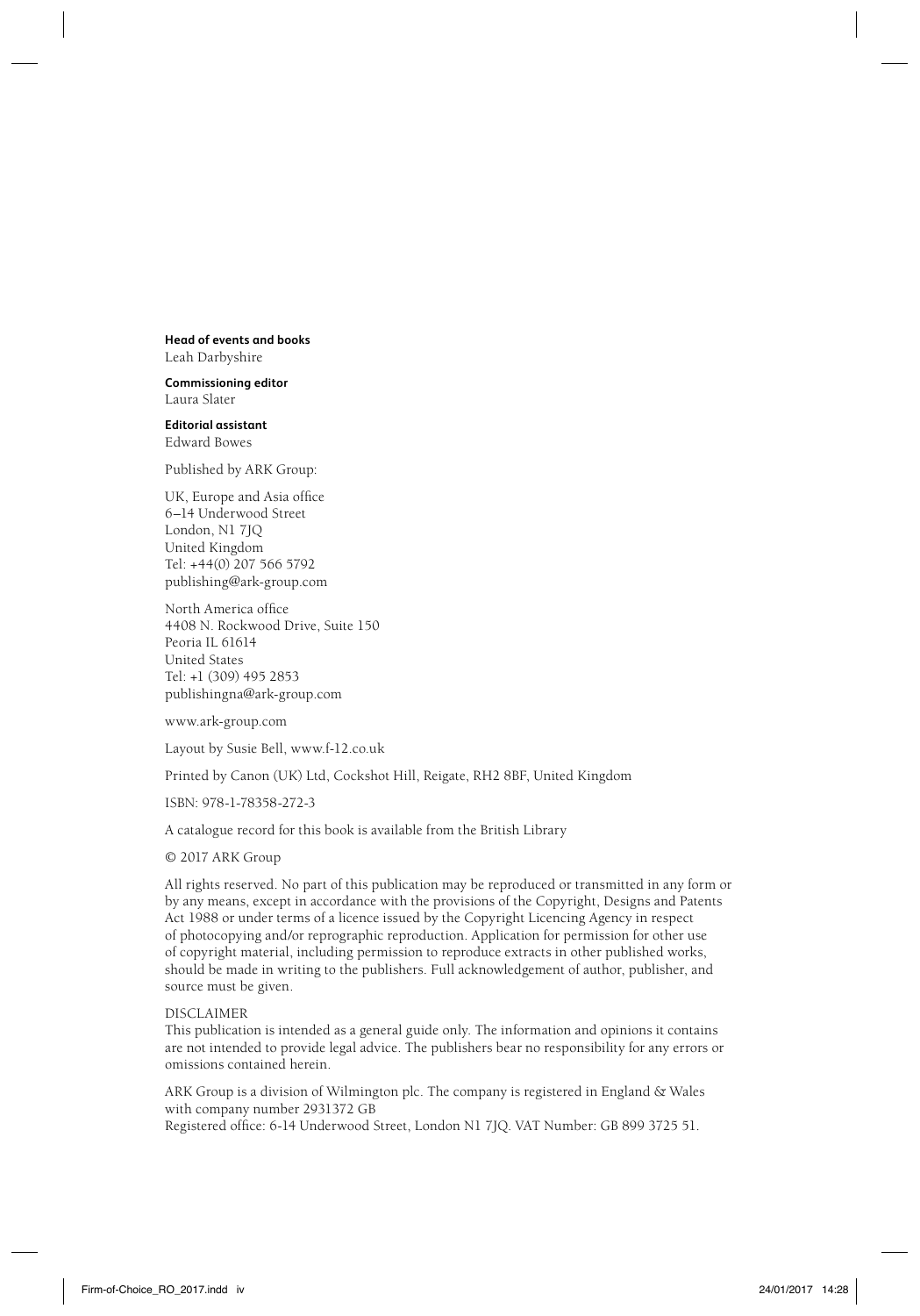# **Contents**

| Part 1 |
|--------|
|        |
|        |
|        |
|        |
|        |
|        |
|        |
|        |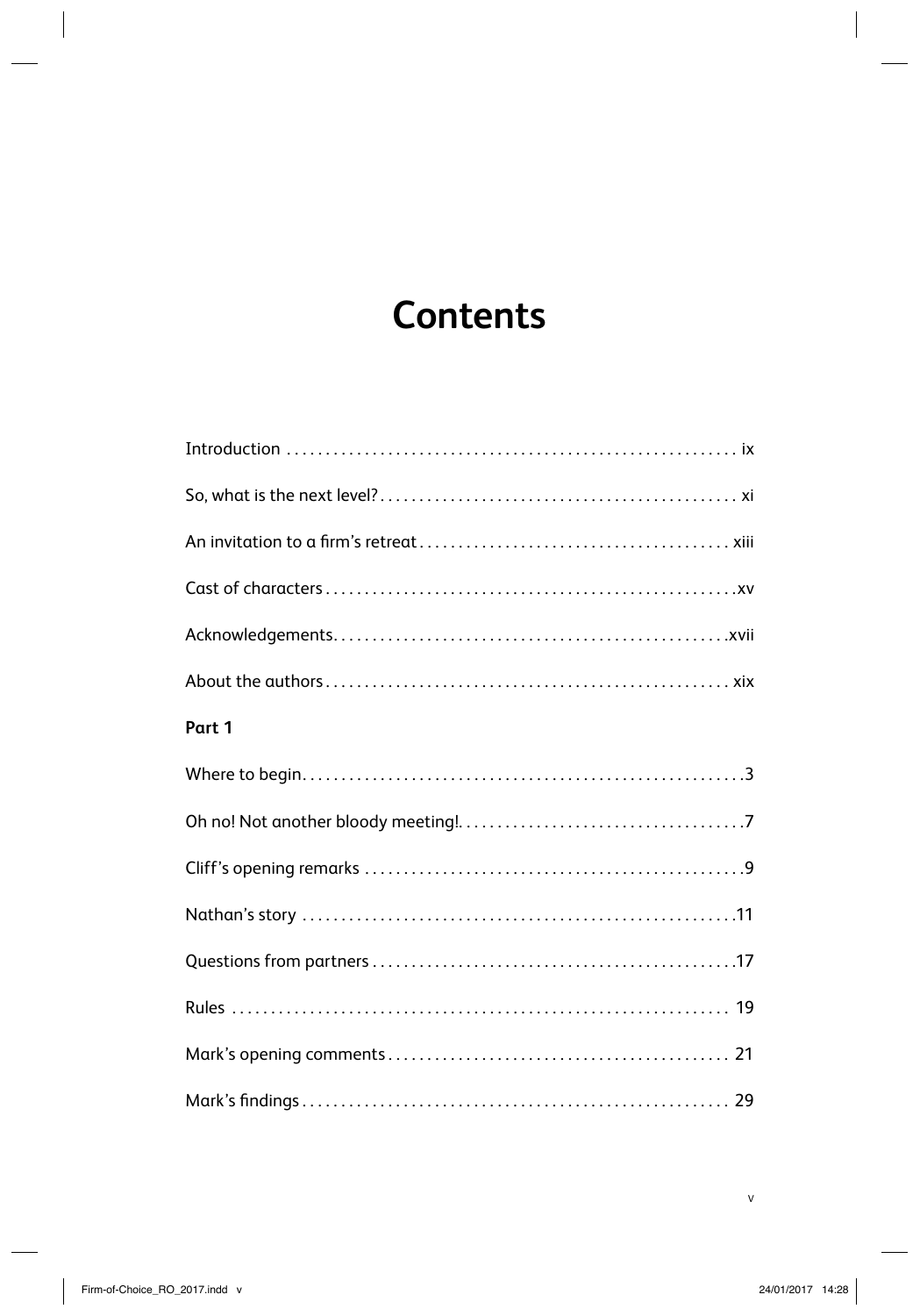| Part 2                                                        |
|---------------------------------------------------------------|
|                                                               |
|                                                               |
|                                                               |
|                                                               |
|                                                               |
|                                                               |
| What do we do with the partners who don't want to join us? 81 |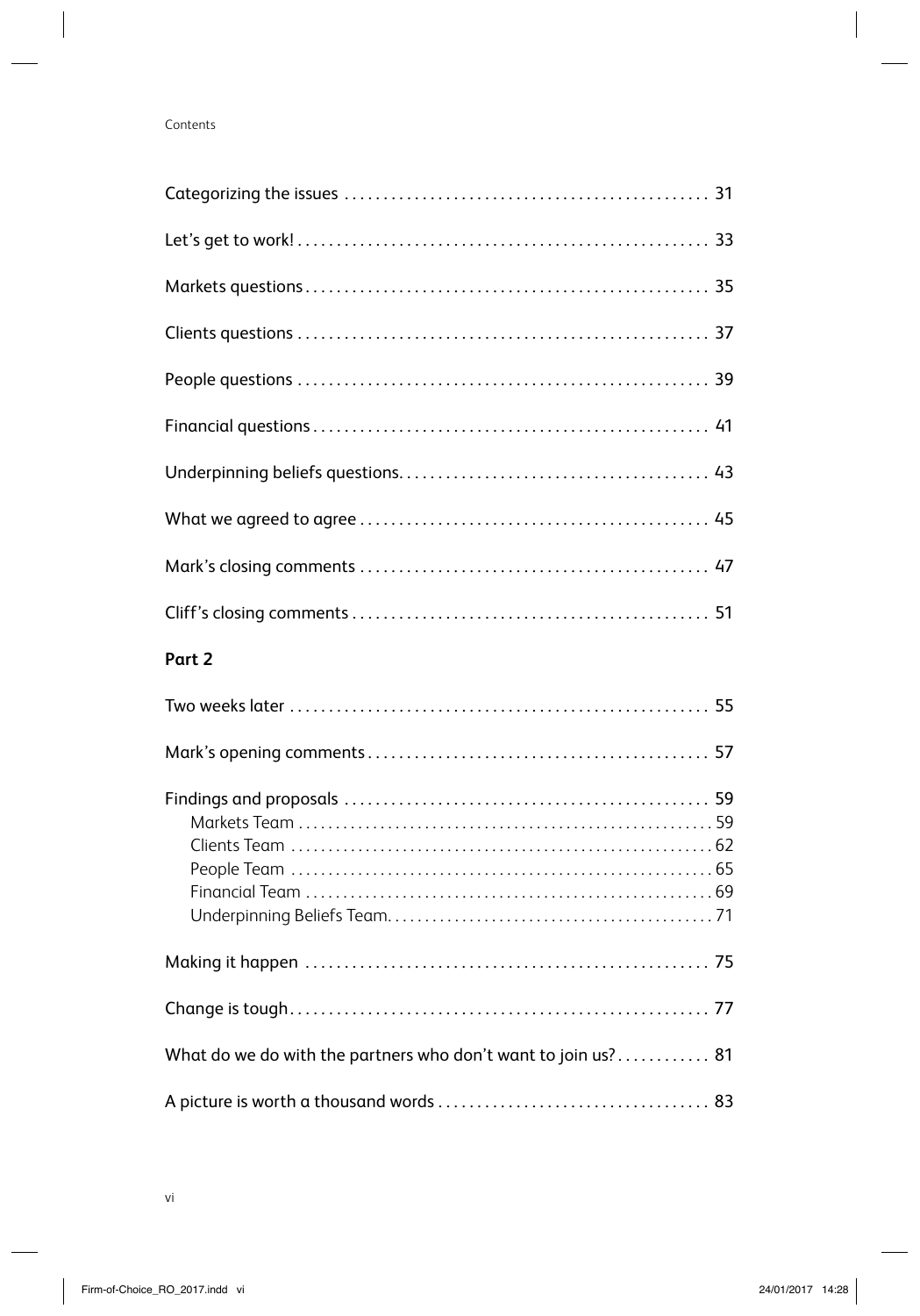### **Part 3**

| Part 4 |  |
|--------|--|
|        |  |
|        |  |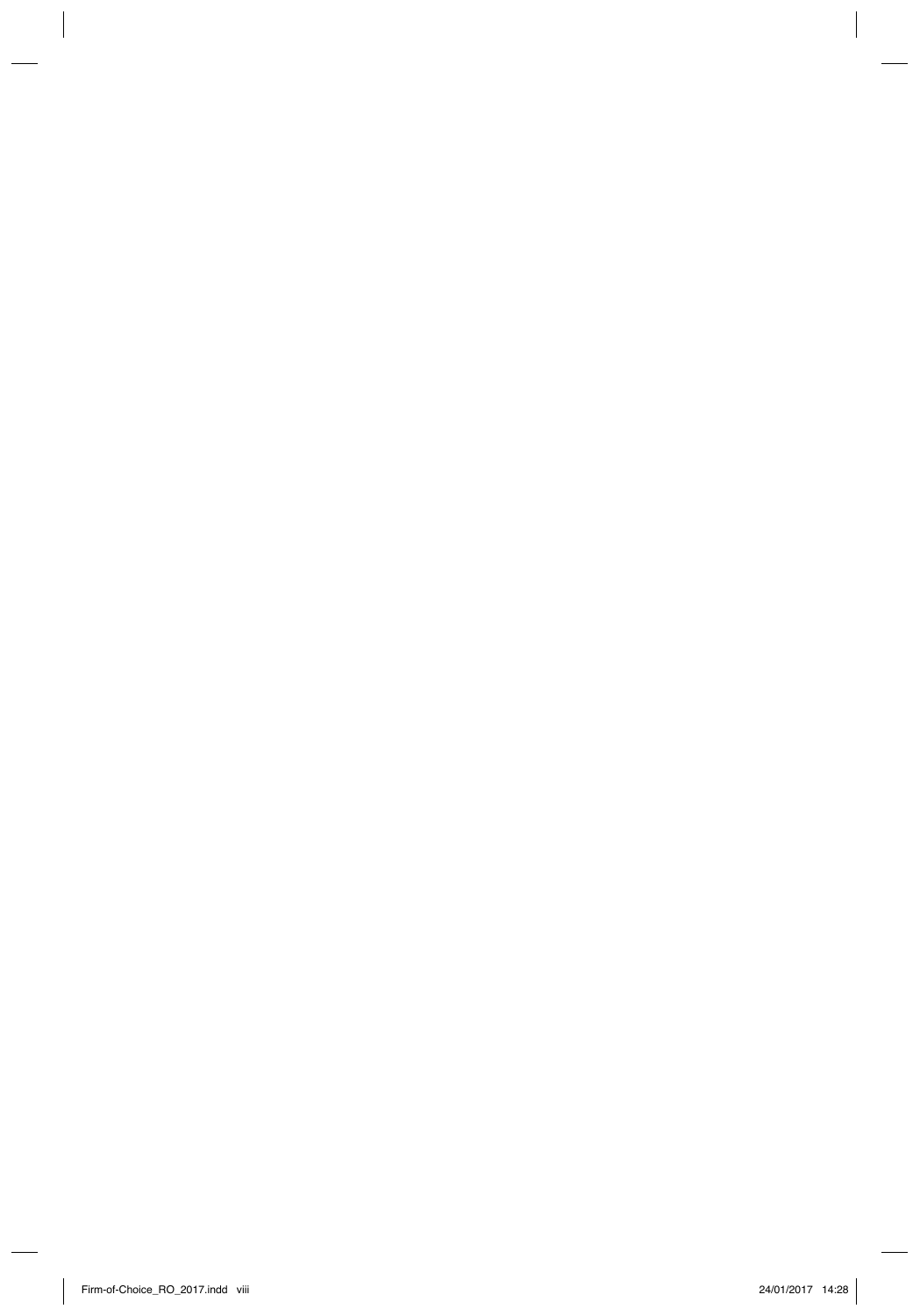## **Introduction**

When David Maister published his seminal book, *Managing the Professional Service Firm*, in 1993, professional service firm markets were relatively unsophisticated, with little competition for either clients or people.

In the intervening years to 2007 when Rob and his co-authors Tom de Long and Jack Gabarro published their best-selling book, *When Professionals Have to Lead*, professional service firm markets had become much more competitive. The global players in the accounting and legal markets had drawn away from the pack, leaving the other firms feeling the cold winds of true competition for the first time.

But today's markets make 2007 look benign. Competition is fierce across all segments of the market and with increased regulatory scrutiny also impacting firms' actions, only the sheer scale of the global firms protects them from some of the buffeting faced by other firms. Now, we are seeing competition driving some firms out of business and an ever-increasing number of firms merging in the belief that with size comes safety. But, it does not. Even the global players, as Arthur Andersen would testify, are not immune from the ravages of competition.

Safety, and the opportunity to grow and progress, only comes from clarity around which services should be sold into which industry sectors, to which clients, and critically how they should be delivered, and by whom. With all of those decisions being relative to competitors. No firm competes in a vacuum and if firms are going to win in today's markets, decisions about how and when to compete necessitate a strategy based on not just their own but also their competitors' actions – even those they might not be aware of yet.

Probably the only thing we can predict with any certainty is that competition will only get tougher. So, how do firms break out of the pack and put themselves in a position to enjoy sustained success?

Our answer is simple: firms have to make an explicit decision to become "the firm of choice" in their chosen markets. And, in doing so, they must move their operations to the next level. So, what do we mean by the next level?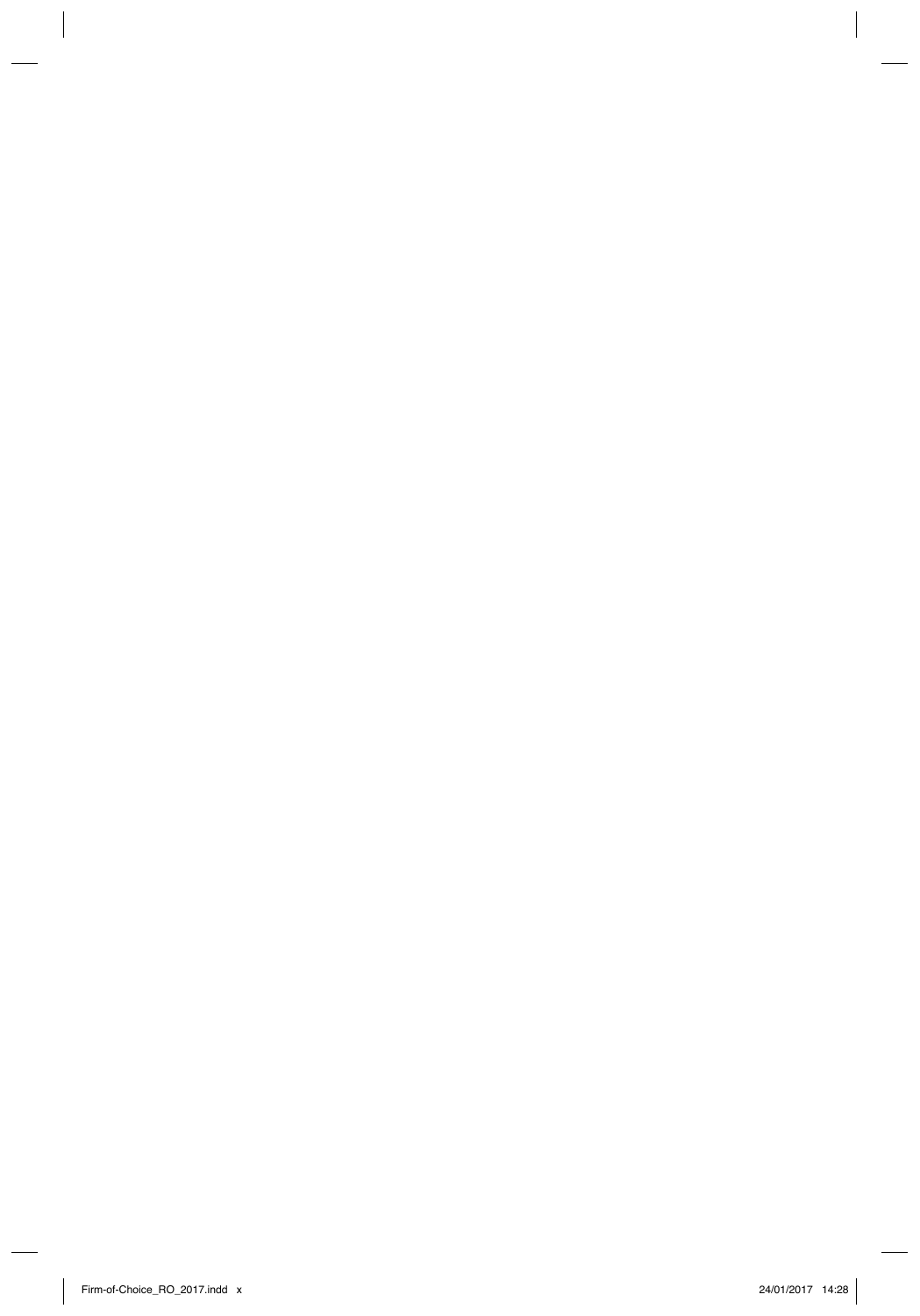## **So, what is the next level?**

Every firm operates at a specific level. What it does, and how it does it, generates its revenue and, ultimately, its profit. Of course, firms can increase profit by adding profitable service lines to their offering or by reducing their labor costs, to name but two possible actions, but that is not what we mean by the next level.

Taking your firm to the next level means analyzing every aspect of the firm's operations and improving the way they are carried out. Nothing is sacrosanct.

Ensuring all of the firm's internal operations and processes are aligned with what the firm needs to do to be successful in its markets becomes one of the key drivers. Also, the firm must have an absolute commitment to being the best. The next level brings with it a refusal to accept the status quo alongside a belief that the firm can always do better.

And doing better is always relative. Being the firm of choice means always being better than your competitors. Making sure that you are the firm that targets the right industries and clients, recruits the people who will make a discernible difference to the firm and its clients, and develops them faster and more effectively than other firms.

In our thinking, becoming the firm of choice and continually striving to move to the next level are absolutely intertwined. Being the firm that people and companies want to come to isn't a one-off. With competition getting ever tougher, firms must focus on sustaining that position  $- a$ challenge which forces firms to continually reassess their position and to strive to be even better.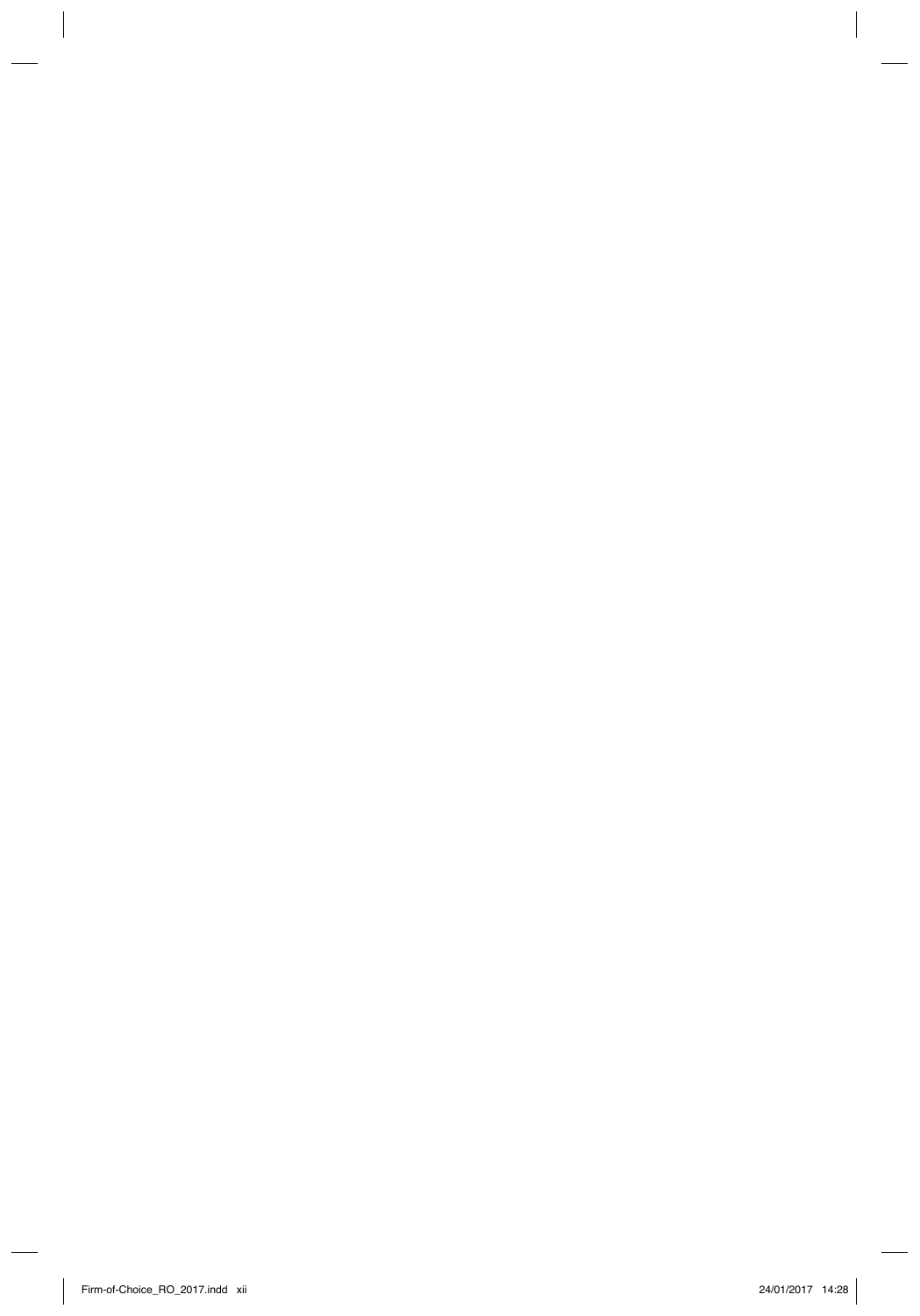## An invitation to a firm's retreat

Dear Reader,

We would like to invite you to join the partners of Samson, Boyd  $\&$ Johnson (SBJ), a mid-size law firm in the New England area, as they wrestle with how to take their firm to the next level  $-$  to become the firm of choice in their chosen markets. You may decide to be an observer watching the events and decisions of the partners as they unfold or you can become an active participant by adding your suggestions and proposals from your knowledge of your own firm.

Whichever you decide, you will find this book is written as more of a story than as a traditional business book. Our aim is to tell the story in a way that helps our readers understand the challenges of becoming the firm of choice and, critically, how to do it. As such it contains a weath of practical lessons and advice.

You will be absolutely familiar with the challenges our firm faces. They are the challenges all firms have tried, or are currently trying, to address, but which few firms have come close to resolving completely.

Part One sets the scene. The opening chapter sees Cliff Johnson, the firm's current managing partner, musing over the major challenges the firm is facing and closes with his belief that, if the firm is to survive, it simply cannot continue to do what it is doing now.

The subsequent chapters in Part One include Nathan Taylor's description of what his firm, Kaufmann & Vales, did to move to the next level (Nathan's story). This is followed by Mark D'Angelo (SBJ's external consultant) walking the partners through how the retreat will work. He suggests the partners should have in their minds a model of what the very best firms do as they think about what SBJ should do in the future (Mark's opening comments).

In the following chapters, the partners are split into five teams (Markets, Clients, People, Financial, and Underpinning Beliefs) to address the issues Cliff and Mark have identified. Each team is asked to come up with the key issues they believe need to be dealt with. The chapter 'What we agreed to agree summarizes the teams' conclusions.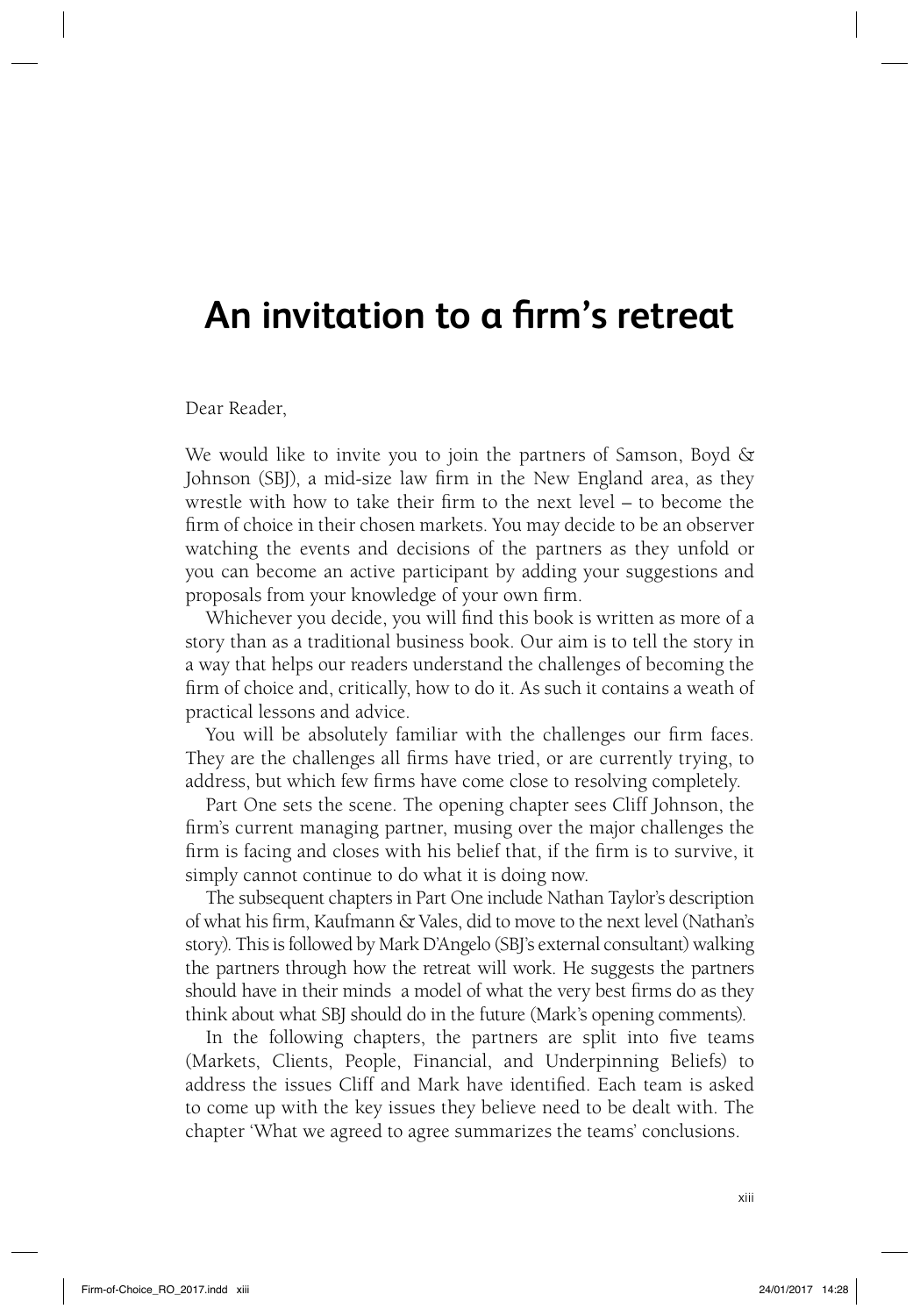Part One concludes with closing comments from both Cliff and Mark. In his comments, Mark reinforces, through the use of a new model of professional service firms in action, the inter-relationship of the activities in professional service firms and the need for the teams to work together in coming up with solutions to the issues they are investigating (Mark's closing comments).

Cliff's closing comments signal the end of the retreat, with the partners scheduled to meet again two weeks later.

After opening comments from Cliff and Mark, Part Two moves straight into each team's findings and proposals. The teams have grasped the importance of working closely on their proposed solutions – just as they have understood that they don't have to have all of the answers and should look to other professional firms for best practice. The Markets Team, for example, uses the practice segmentation in professional services matrix that Mark had been taught, and the People Team uses an article on best practice in learning in their proposals for upskilling the firm's people.

When all of the teams have discussed their proposals, Mark leads two sessions on Making it happen. In the second of these, Change is tough, Mark walks the team through his accumulated knowledge of how to ensure any change initiative in a professional service firm is successful.

Cliff briefly takes center stage again when asked by Mark to respond to the question, What do we do with the partners who don't want to join us? Mark then reprises his model of professional service firms in action (A picture is worth a thousand words) before handing over to Cliff for him to close the retreat.

By the time we get to Part Three, two years later, Cliff has retired and Kate Wellington has replaced him as managing partner. And the wheel has gone full circle as Kate is describing what SBJ did to move to the next level to another firm in her international association trying to do the same thing. Kate's talk details the results of SBJ's change initiative – how they became firm of choice in their chosen markets, their financial results, what worked and what didn't, and what they could have done better.

Finally, Part Four provides all the exhibits and key concepts presented in the book.

We hope you find this book useful and a real addition to your critical thinking and strategic actions – and that it inspires you to help take your firm to the next level

**Rob Lees, London, UK August Aquila, Minnetonka, MN**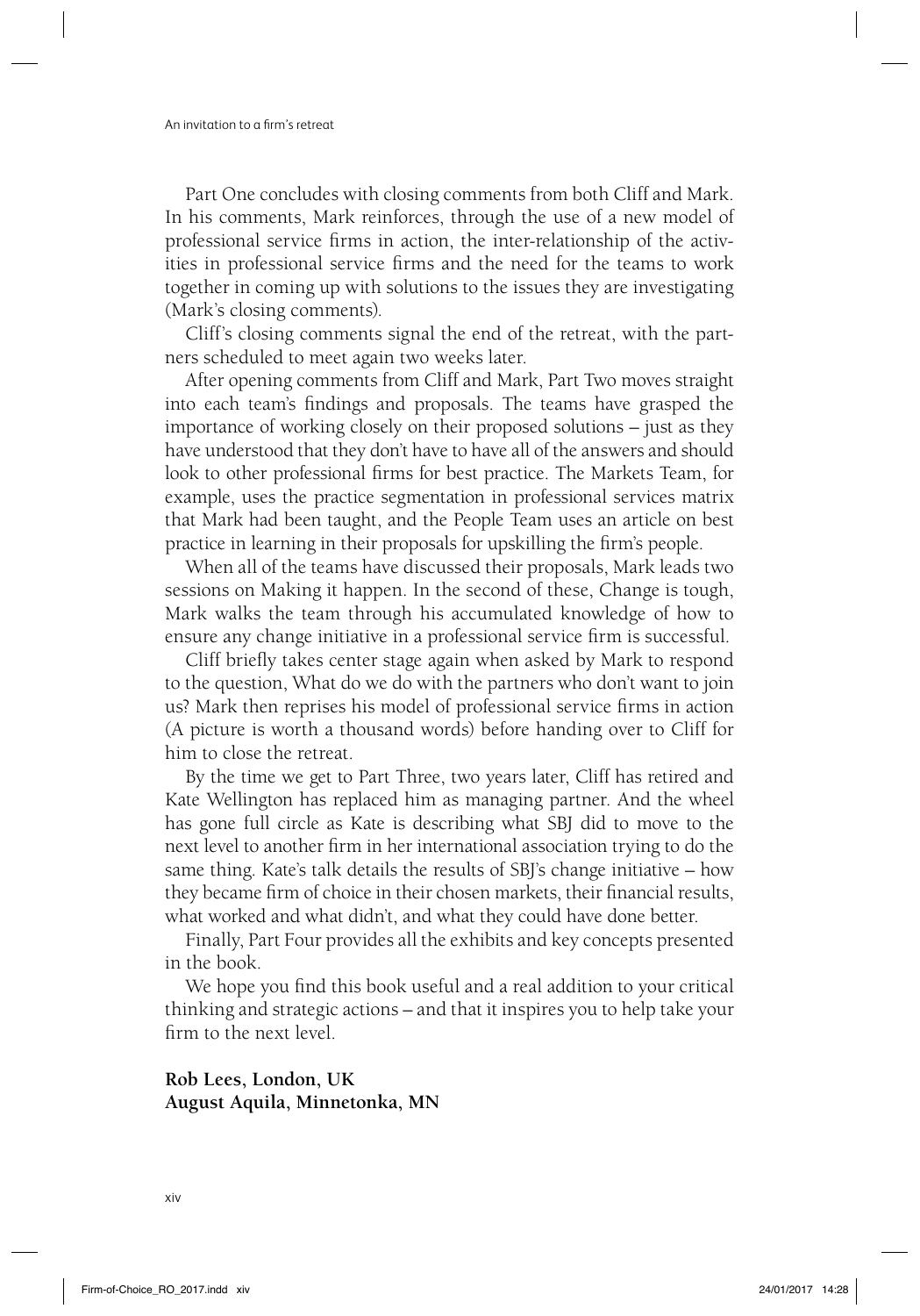# **Cast of characters**

### **Cliff Johnson, managing partner of Samson, Boyd & Johnson (SBJ)**

Cliff is the second managing partner in the 60-year-old New England firm of Samson, Boyd  $\&$  Johnson. Cliff started with the firm right out of university and quickly progressed. At age 28, he was the youngest associate to be named partner. William Boyd, the firm's first managing partner, took Cliff under his wing and while Cliff learned a lot from William Boyd, he also developed his own style over the years. The partners trusted Cliff to always do the right thing and he never let them down. Cliff recently became a grandfather and is looking forward to spending more time with his grandson.

#### **Nathan Taylor, managing partner of Kaufmann & Vales (KV)**

Nathan, MP of Kaufmann & Vales, passed the bar 24 years ago and worked for Kaufmann, Jones & Nagel until their merger with Vales & Partners four years ago. Nathan is originally from Concord, Massachusetts and moved to California to go to law school. He now lives in San Francisco with his wife, Pattie, and their two sons, Nathan Jr. and Jack. He has never given up his allegiance to the Boston Red Sox.

### **Mark D'Angelo, outside consultant**

Mark has extensive experience working with the leaders of professional service firms in both the US and abroad. He has worked with the largest of the international accounting and law firms, as well as many small and mid-size firms. His services range from strategic planning to organizational design, human resources, and change management. Prior to becoming a consultant 15 years ago, Mark worked for one of the Big Four accounting firms as their Chief Learning Officer. A keen runner, Mark tries to do a couple of marathons every year but has to admit that his times are getting slower! Mark lives in Chicago, Illinois, and has three daughters, Shelly, Jen, and Terri. All of them are Cub fans.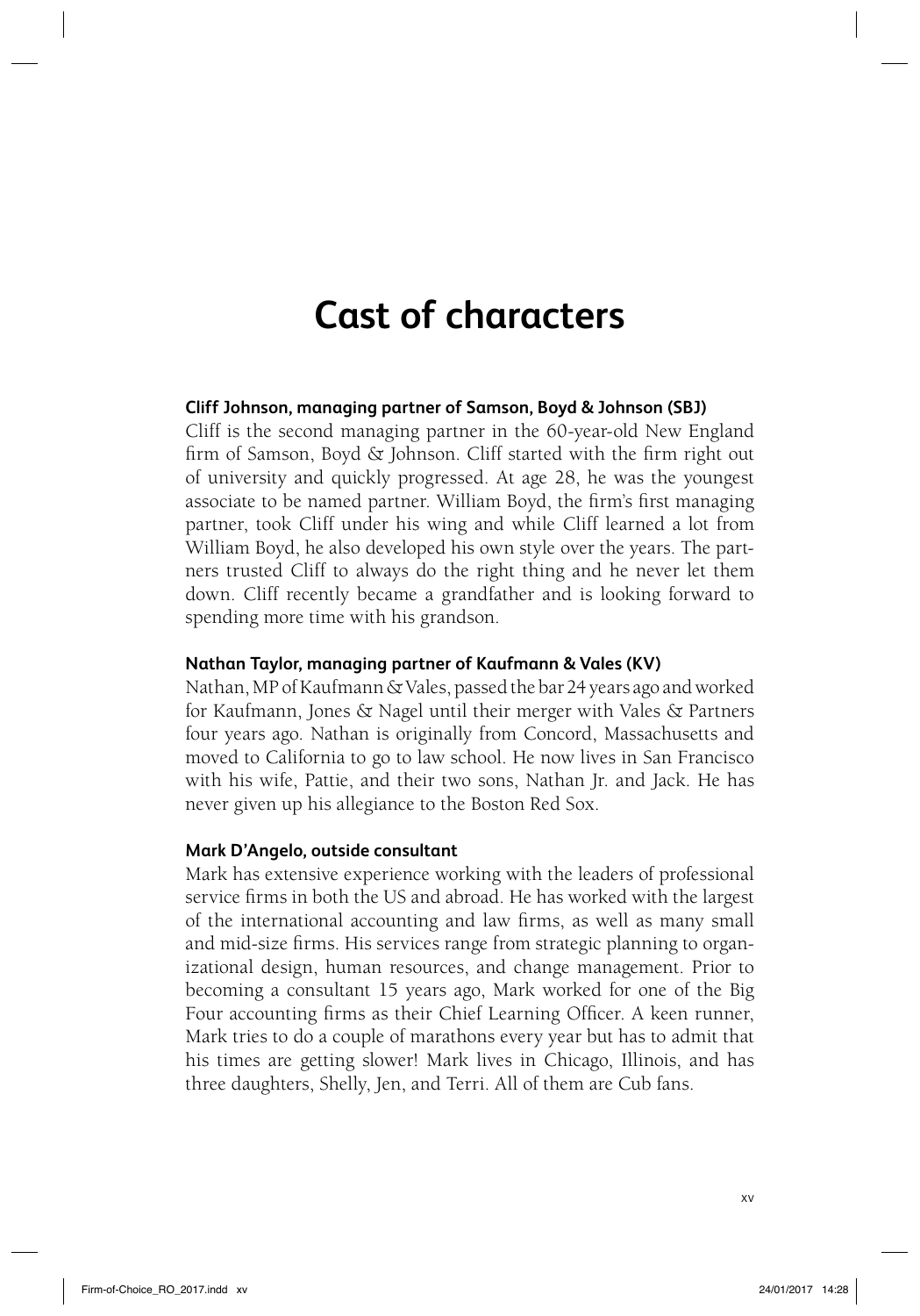### **Kate Wellington, potential successor to Cliff Johnson**

Kate Wellington has been with Samson, Boyd & Johnson for 20 years, starting with the firm right after college. An international tax specialist, Kate has been on the firm's management committee for six years and has been an integral part of helping the firm grow and stay on course. Recently, she has become Cliff Johnson's right-hand person and has led many of the firm's most important projects. Kate has two children, a son, Cary, who is attending a state university, and a daughter, Grace, still in high school.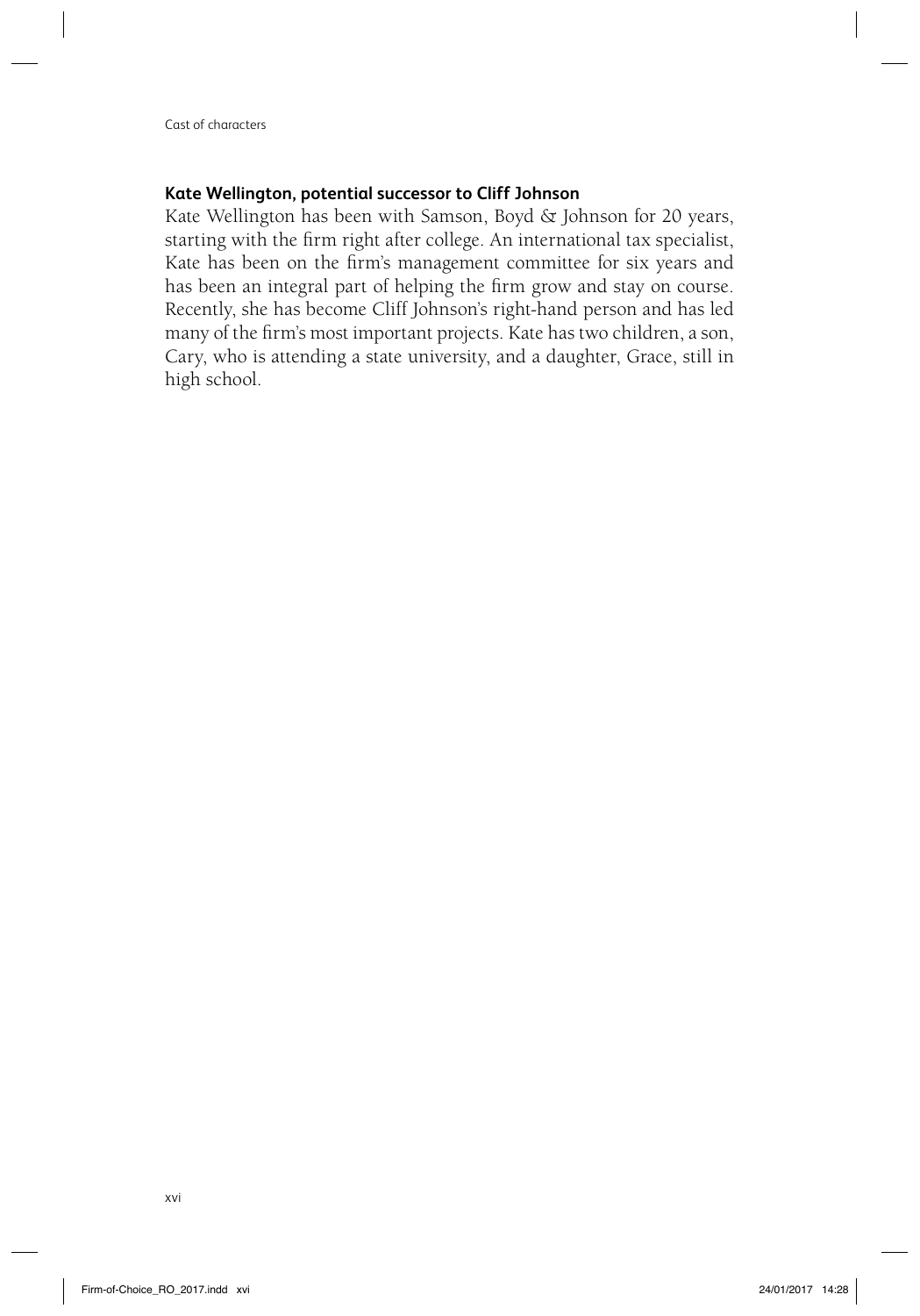## **Acknowledgements**

No book is ever written without the help of countless people who challenge writers to dive a little further into the topic, write with more clarity, and question the relevance of their topics. We want to acknowledge and thank the following individuals who assisted us in this book. Without them we know that the book would be lacking.

Firstly, we'd like to thank the real Nathan Taylor. "Nathan" asked that his firm's case study be disguised and that he wasn't identified. However, although disguised, Nathan's story describes what happened as the real Kaufmann & Vales struggled to up its game and move to the next level.

But Nathan wasn't the only contributor to our thinking, and we'd also like to thank:

Greg Barber, President, Schenck SC; Wayne Berson, CEO, BDO; Bob Bunting, Principal, RL Bunting and Consulting, and former Managing Partner, Moss Adams; Rick Francis, Partner, Abdo Eick & Meyers LLP; Nigel Haddon, CEO, Haddon Consult; Patrick J. McKenna, internationally recognized advisor to the leaders of premier law firms; Mike Mister, Partner, Møller Professional Service Firms Group; Nick Page, Chairman, Bond Dickinson LLP; and Neil Rigby of Wild Page, who created our great cover image.

And, finally, we would also like to thank Emily, Kate, and Daphne, who supported us through this journey.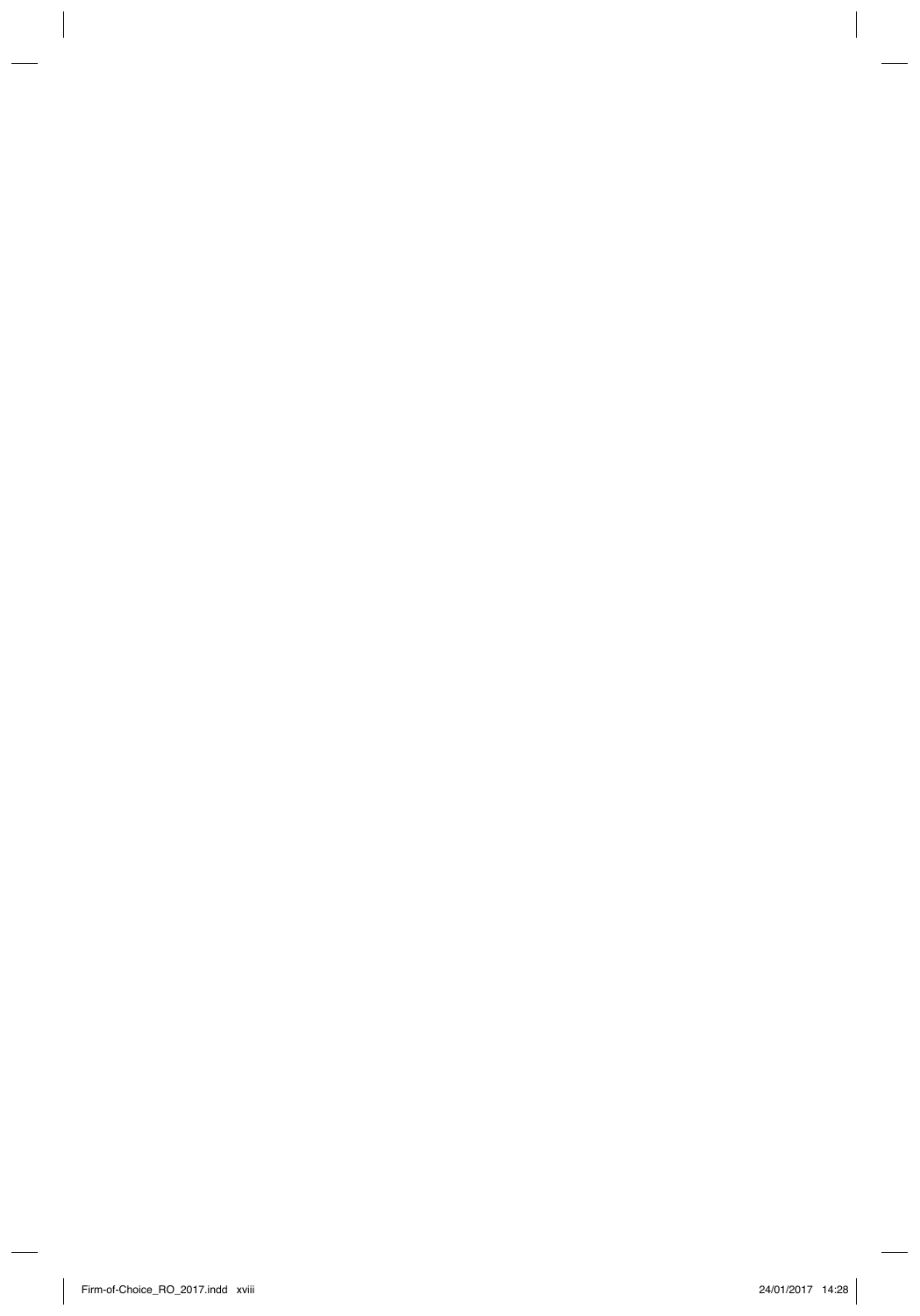### **About the authors**

**Robert J. Lees** is the co-author, with Harvard Business School professors Tom DeLong and Jack Gabarro, of the best-selling *When Professionals Have to Lead: A New Model for High Performance*. He is also co-author of the HBR article "Managing talent: The key challenge for today's professional service firm". Rob also co-authored, with August Aquila, *Engaging Partners in the Firm's Future* and *What Successful Managing Partners Do*. He has also published numerous articles on professional service firm strategy in both the US and UK.

Before retiring last year after 25 years working with leading professional firms across the world, Rob had spent the last ten years consulting with firm leaders on how to improve their strategic position and, critically, how to deliver it. During this time, Rob also helped set up Møller Professional Service Firms Group, the UK's leading PSF consulting firm on improving individual, team, and firm capability.

Rob held several notable positions prior to moving into consulting, including global head of human resources at EY and head of EY's global leadership institute in Cambridge, Massachusetts. He was also head of professional development in EY's UK firm and director of professional development at Morgan Stanley.

Rob currently collaborates on selected research projects and writes on issues relating to firm strategy and performance. He can be reached at roblees2@sky.com

**August J. Aquila** is an internationally known speaker, consultant, and author and has held leading positions in the accounting profession for more than 30 years. He held several executive leadership positions with American Express Tax and Business Services, Inc., was a partner in a top-50 accounting firm in Chicago, and regional marketing director for Coopers & Lybrand in Chicago.

August specializes in helping firms develop performance-based compensation plans, transitioning firms from one generation to another,